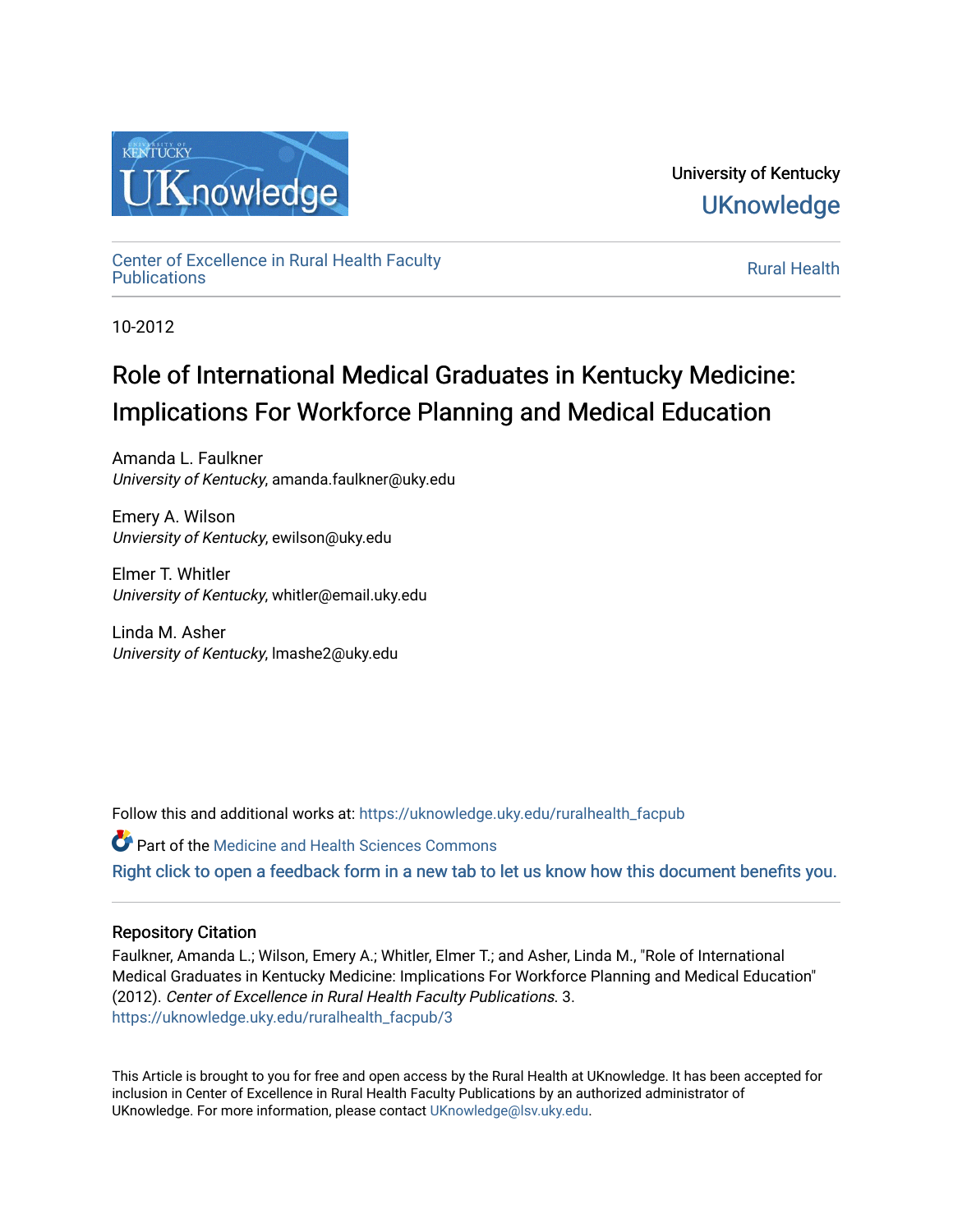## Role of International Medical Graduates in Kentucky Medicine: Implications For Workforce Planning and Medical Education

#### Notes/Citation Information

Published in Journal of the Kentucky Medical Association, v. 110, no. 10. p. 417-421.

© Copyright 2012 Kentucky Medical Association. The copyright holder has granted the permission for posting the article here.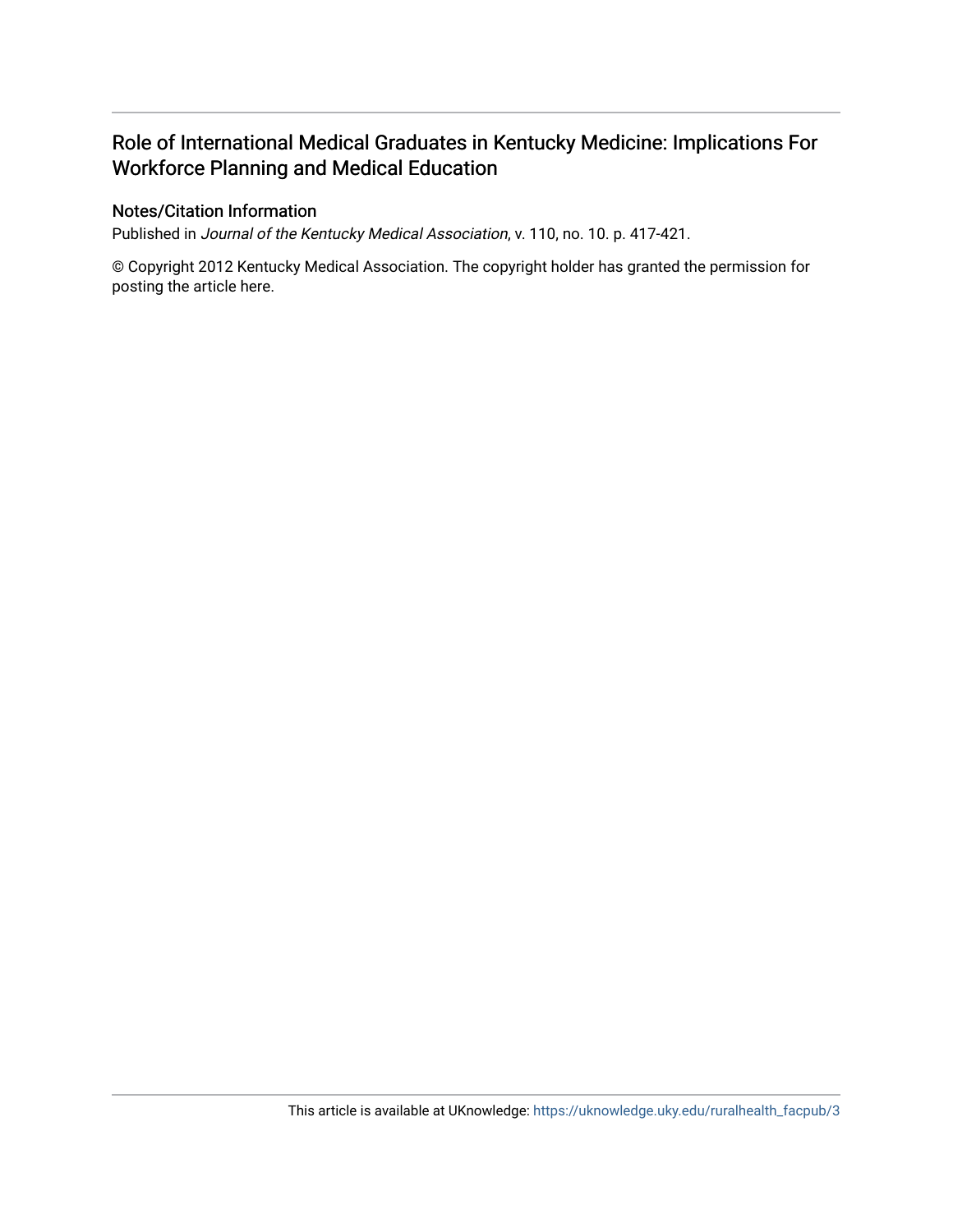# **SPECIAL**

# **Role of International Medical Graduates in Kentucky Medicine: Implications For Workforce Planning and Medical Education**

*Amanda L. Faulkner; Emery A. Wilson, MD; Elmer T. Whitler, MA, MPA; Linda M. Asher*

*An argument for International Medical Graduates (IMGs) as part of a state's physician workforce is that they "fill the gap" created by the shortage of United States Medical Graduates (USMGs) required to meet the demand for physician services, especially primary care physicians in rural areas.*

*The purpose of this study is to examine the overall impact of IMGs on Kentucky's physician workforce and determine whether they overcome the shortage of USMGs. Information from the Kentucky Board of Medical Licensure (KBML) was used to examine the distribution and practice patterns of IMGs and USMGs. IMGs are similar to USMGs in terms of gender, age, and average hours worked. IMGs were not any more likely than USMGs to practice in a primary care specialty. They were more likely to practice in a rural county and a county with a critical access hospital.*

*In conclusion, IMGs do not completely "fill the gap" in physician shortages in most Kentucky counties. More programs to attract and retain physicians should be developed, especially in rural areas. Additional residency programs at regional medical centers is one recommendation to accomplish this.*

## **INTRODUCTION**

The United States was at one time projected to have an abundance of physicians in the workforce by the beginning<br>of the twenty-first century, However, now the jected to have an abundance of physiof the twenty-first century. However, now the country has proven to have a severe shortage of physicians.<sup>1</sup> The American College of Physicians has suggested a deficit of 45,000 primary care physicians by the year  $2025.^{2-3}$ This demand for physicians will only increase if health care reform is implemented in accordance with the Patient Protection and

#### *From the University of Kentucky*

*Corresponding Author: Linda M. Asher Office of Rural and Community Health Room K320, Kentucky Clinic Lexington, Kentucky 40536-0284 Telephone: 859-323-5567 Email: [lmashe2@uky.edu](mailto:lmashe2%40uky.edu?subject=)*

Affordable Care Act, which will take full effect January 1, 2015.<sup>4</sup> The new legislation is intended to increase access to health care by insuring 92% of the nonelderly population by the year  $2019<sup>5</sup>$  As such, primary care will be the point of entry at which many of the newly insured first encounter a physician.

Coupled with the already existing shortage in primary care physicians, newer generations of physicians are trending away from careers in primary care. This is because of the attractiveness of lifestyles afforded by other specialties and the challenges associated with caring for chronically ill patients.6

In order to address the shortage of primary care physicians, focus has turned to international Medical Graduates (IMGs). IMGs are reported to be of value to the United States health care system by practicing in all specialties and in all demographic areas, particularly by practicing primary care in rural settings.<sup>7</sup> The purpose of this paper is to examine the demographic and practice characteristics of IMGs in Kentucky and to explore the role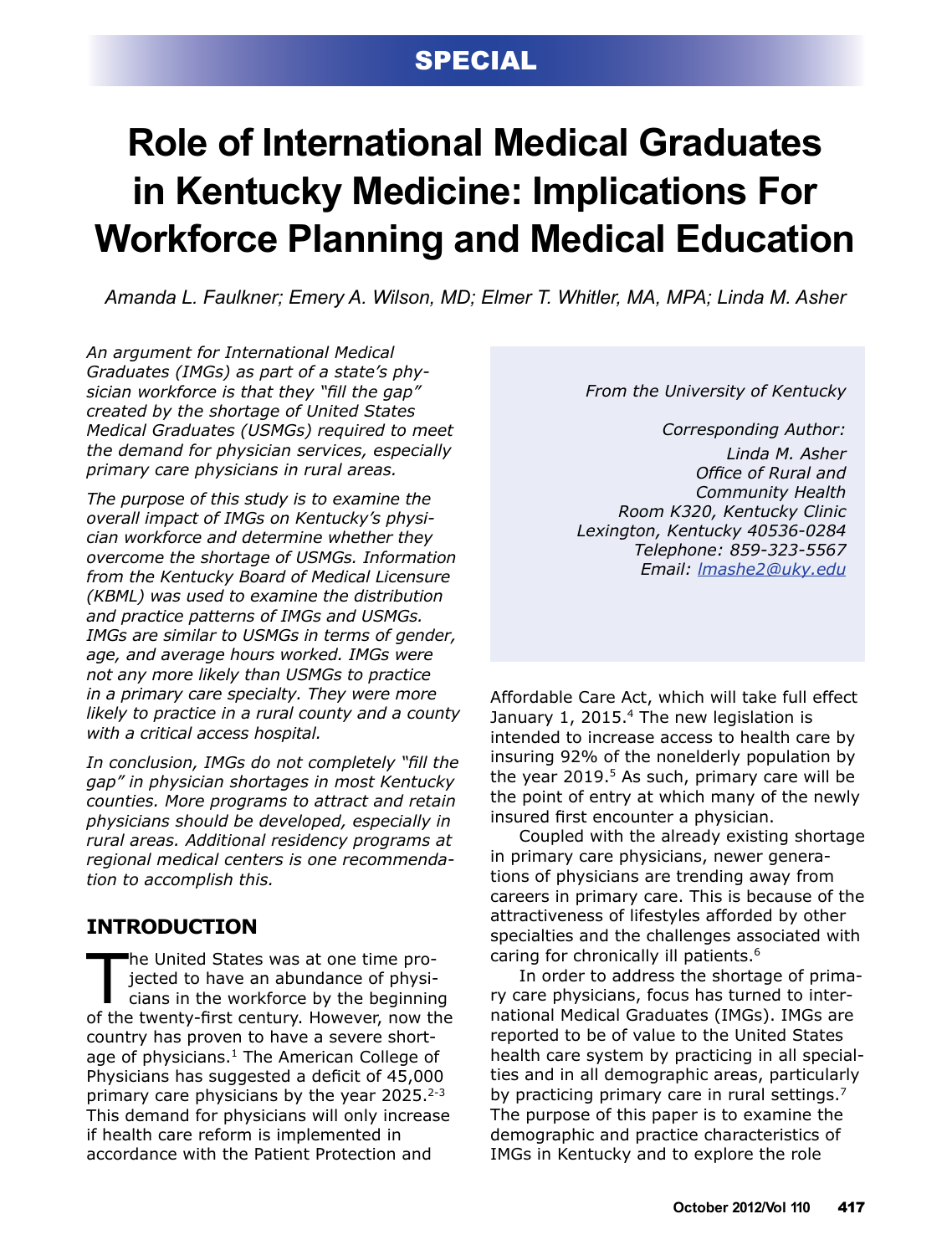# special

of IMGs in "filling the gap" of physicians in underserved areas.

## **METHODS**

Data were acquired from the Kentucky Board of Medical Licensure (KBML) for all 15,445 physicians who were licensed to practice medicine within the Commonwealth as of September 2011. This information was obtained by the KBML in a regular, mandatory, annual relicensure survey of new applications from physicians to practice medicine in Kentucky. The data include variables detailing gender, date of birth, race/ethnicity, specialty, type of practice, birthplace, degree, medical school that granted either MD or DO degree, graduation date, date of licensure in Kentucky, practice location, hours practiced per week, and other variables.

Data were coded to include only physicians who practiced at least an average of 20 hours per week and had a ZIP code, city, or county indicating the location of their medical practice within the State. Physicians who self-reported as being locum tenens and/ or semi-retired were included if they met these two criteria. Residents and fellows were excluded because the focus of this analysis is the permanent physician workforce for the Commonwealth of Kentucky.

Physicians were classified as having either primary care or nonprimary care medical specialties. Physicians who indicated a specialty of family medicine, general practice, general internal medicine, or general pediatrics were coded as primary care; all others were listed as nonprimary care. Physicians

were also classified as being either an IMG or United States medical graduate (USMG) depending on the geographical location of the medical school from which they graduated. IMGs include physicians who graduated from medical schools outside of the United States and Canada. Canadian medical school graduates were included in USMG aggregations because medical schools of both countries provide reciprocal accreditation through the Liaison Committee on Medical Education

and the Committee on Accreditation of Canadian Medical Schools.

The location of physician practices was also classified in terms of rurality using the Rural-Urban Continuum Codes (RUCC)<sup>8</sup> and the presence in the county of practice of a critical care access hospital.<sup>9</sup> The RUCC comprise a schema that distinguishes metropolitan counties by the population size of their metropolitan area and nonmetropolitan counties by degree of urbanization and adjacency to a metropolitan area. These codes enable refinement of county data into more precise residential groups than the metropolitannonmetropolitan dichotomy for better determining the influence of degrees of rurality or proximity to a metropolitan area on access to and utilization of physician services. The ninepoint Rural-Urban Continuum Codes (RUCC) were used to classify whether the hours practiced were in an urban (1-3) or increasingly rural (4-9) setting.

Statistical tests were of differences between proportions or means between IMGs and USMGs for each type of geographical area or other comparison.

### **RESULTS**

International medical graduates make up 20% of the total physician workforce in Kentucky and 20.7% of primary care physicians. IMGs were similar in several background characteristics to the state's USMGs (Table 1) such as gender, age, and average hours worked per week. All IMGs listed their medical degree as MD, while USMGs reported 93.6% MD and 6.4% DO. The vast majority of

| Gender                | IMGs (1696) | USMGs <sup>2</sup> (6773) | P value |
|-----------------------|-------------|---------------------------|---------|
| Male                  | 74.6%       | 74.2%                     | $=.683$ |
| Female                | 25.4%       | 25.8%                     | $=.683$ |
| Age in Years          | 50.9        | 50.7                      | $=.553$ |
| Hours Work per Week   | 50.3        | 49.6                      | $=.145$ |
| Years KY License      | 14.0        | 17.8                      | < 001   |
| Time Since Graduation | 25.6        | 24.5                      | < 001   |
| Degree                |             |                           |         |
| MD                    | 100%        | 93.6% (6338)              |         |
| DO                    |             | $6.4\%$ (435)             |         |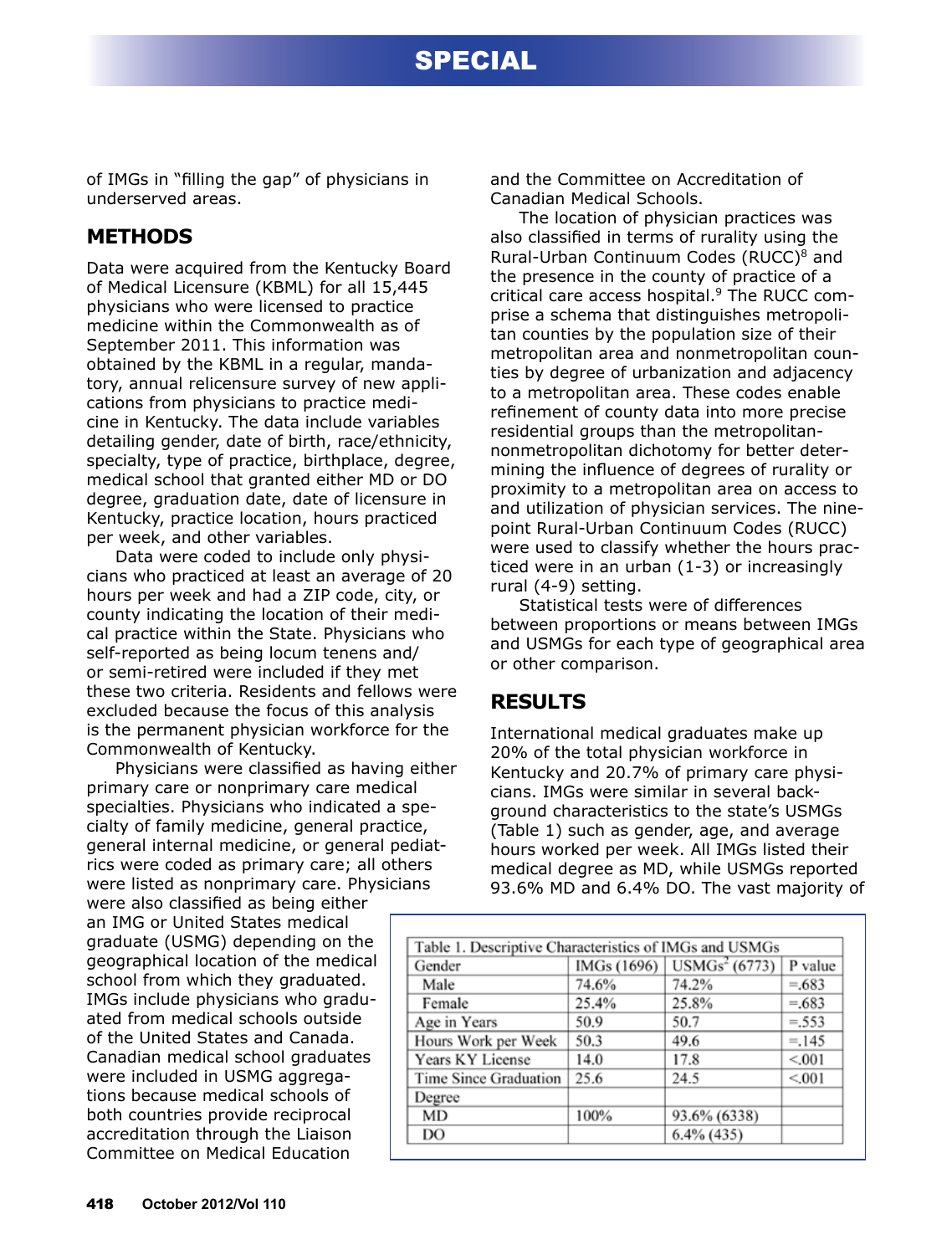#### role of international medical graduates in kentucky medicine

| Table 2. Location of Kentucky's Active IMG and USMG Physicians |             |                     |         |  |  |
|----------------------------------------------------------------|-------------|---------------------|---------|--|--|
| Main Practice Site                                             | IMGs (1696) | <b>USMGs</b> (6773) | P value |  |  |
| Rural County <sup>1</sup>                                      | 38.5% (653) | 26.0% (1761)        | < 001   |  |  |
| Critical Access Hospital                                       | 8.4% (143)  | 5.4% (366)          | < 001   |  |  |
| 'Based on Urban-Rural Continuum Codes (2003).                  |             |                     |         |  |  |

| Table 3. IMG and USMG Specializations |               |              |         |  |  |
|---------------------------------------|---------------|--------------|---------|--|--|
|                                       | <b>IMGs</b>   | <b>USMGs</b> |         |  |  |
|                                       | N=1696        | $N = 6770$   | P value |  |  |
| Primary Care                          | 37.0% (627)   | 35.4% (2399) | $=.239$ |  |  |
| Surgery                               | $6.5\%$ (111) | 11.6% (786)  | < 0.01  |  |  |
| Other                                 | 56.5% (958)   | 53.0% (3585) | $=.01$  |  |  |

IMGs are from India (33%), Pakistan (14%), and the Philippines (9%), with 5% or less coming from 94 other countries. Nine percent of IMGs were born in the United States (representing 32 states). Only 21 (1.3%) of the IMGs from the United States (USIMG) were originally from Kentucky.

IMGs were more likely to practice in a rural county and a county that has a critical access hospital (Table 2). Relative to medical specialization (Table 3), the percentage of IMGs practicing primary care was similar to USMGs. They were less likely than USMGs to specialize in surgical specialties and more likely to specialize in emergency medicine and hospital-based specialties.

Figure 1 shows the distribution of all Kentucky IMGs and USMGs by RUCC, and Figure 2 shows the distribution of those in



each category who are primary care physicians. Both IMGs (61.5%) and USMGs (74.5%) are more likely to practice in RUCC 1-3. This pattern is also true for primary care physicians, as shown in Figure 2, but to a lesser extent (53.4% vs 63.5%, P<.001). The urban area covered by RUCC 1-3 includes 35 counties and 57.8% of Kentucky's 4.3 million

citizens. Several of these urban counties have large multi-specialty medical centers that serve patients referred from counties outside this zone.

Although the distribution pattern is similar, the percentage of IMGs involved in medical practice is slightly greater than USMGs in RUCC 3 both in total and in primary care groups (10.8% vs 8.4%, P=.01 and 10.5% vs 7.0%, P=.01, respectively). However, this pattern is not consistent for the more rural counties (RUCC 4-9). A slightly larger percentage of total and primary care IMGs practice in RUCC 7 ( $P = < .001$ ), and for primary care in RUCC 9 ( $P = < .01$ ). The twenty-four counties classified as RUCC 7 are defined as being non-metropolitan with a population between 2,500 and 19,999 and not adjacent to a metropolitan area. RUCC 9 counties are isolated rural counties with small populations.

### **DISCUSSION**

The results of this study show that, while the distribution of International Medical Graduates (IMGs) and United States Medical

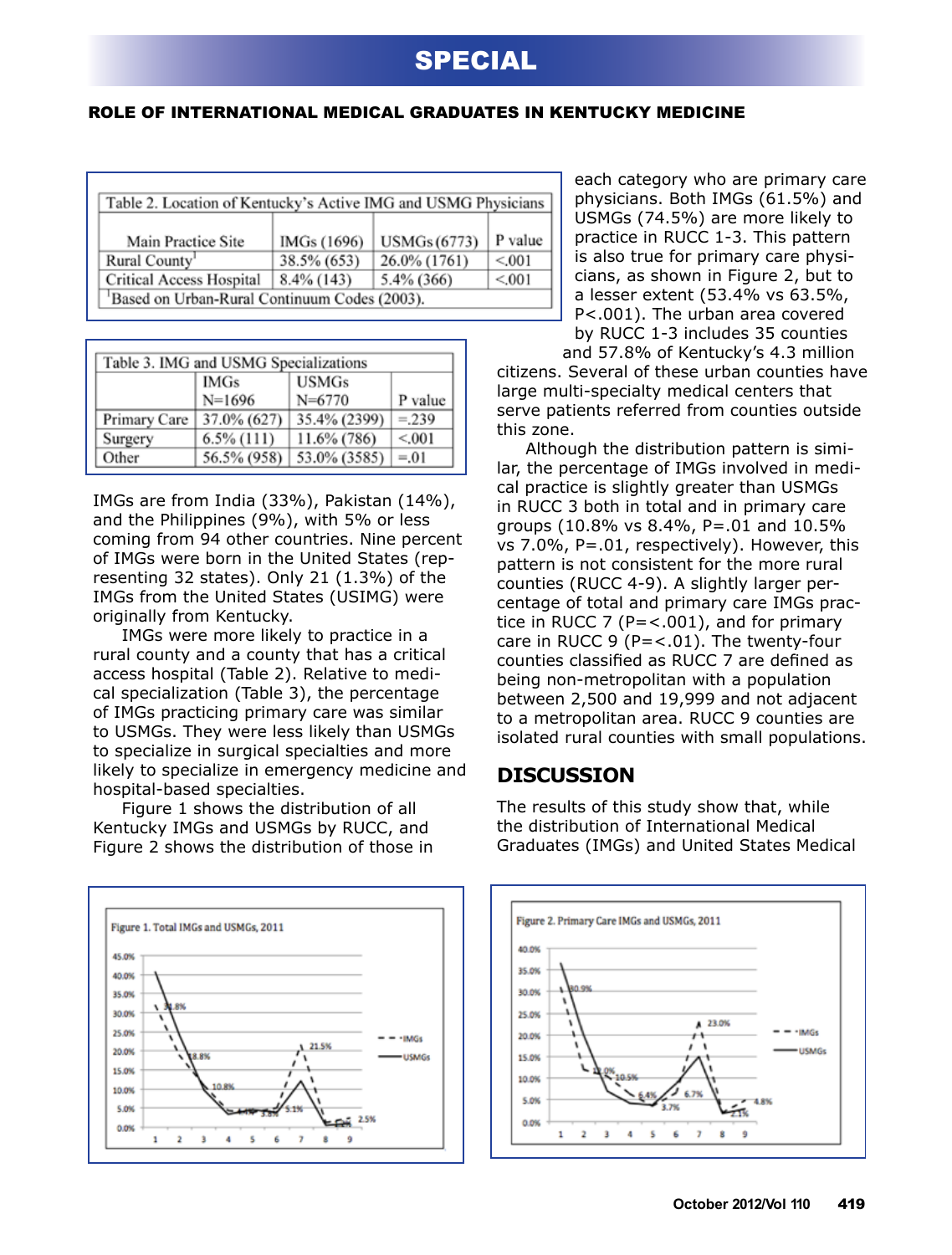## special

Graduates (USMGs) is similar in urban and rural areas throughout Kentucky, IMGs are found in higher concentrations than USMGs in some rural areas. As indicated in Table 3, IMGs are more likely to practice in a rural county and a county that has a critical access hospital. Further, the percentage of IMGs practicing in a given RUCC begins to increase beyond that of the USMGs starting with RUCC 3 and becomes most noticeable in RUCC 7. However, as indicated by the results of this study, the role of IMGs in filling the growing coverage gap in Kentucky is not as remarkable as initially thought. In fact, the percentage of IMGs practicing in Kentucky still lags far behind the national average  $(25\%)$ .<sup>10</sup>

As Table 1 reports, IMGs had been licensed for fewer years in Kentucky than USMGs and also showed a longer time since graduation from medical school. IMGs have a considerably longer path to medical practice in the United States, regardless of specialty. To practice in the United States, IMGs must first graduate from an international medical school. This is followed by obtaining certification from the Educational Commission for Foreign Medical Graduates (ECFMG) and by achieving satisfactory results on the United States Medical Licensing Exam (USMLE), English proficiency exam, and clinical skills exam. All of these steps must be completed prior to applying for a residency position.

Moreover, the results of this study found that IMGs were no more likely than USMGs to specialize in primary care (Table 3). This agrees with the decision of newer generations of physicians to steer away from primary care because of the attractiveness of more manageable lifestyles of other specialties.6 Reasons cited by medical students for the declining interest in internal medicine included unnecessary paperwork, declining reimbursement, and challenges associated with caring for chronically ill patients. Medical students no longer see the appeal of becoming a primary care physician. Nonetheless, IMGs may be pursuing primary care specialties because of the presence of available residency positions as compared to other specialties. In the past, USMGs have only matched into 40% to 45% of the available first-year

family medicine residency positions, leaving 55% potentially available for IMGs; this number slightly increased last year as USMGs matched 48% of the available first-year family medicine residency positions. $11$ 

Despite the fact that IMGs have demonstrated value to the United States health care system by practicing in all specialties and all demographic areas, Kentucky is still faced with the task of "filling the gap" of physicians in underserved areas. $12$  If the Patient Protection and Affordable Care Act takes full effect in 2015, the demand for physicians will certainly increase as many uninsured finally gain insurance coverage and access to care. $^{13}$ The current and future need is for more of the state's physicians to practice in a primary care specialty in a rural, underserved area.

The seriousness of the challenge for Kentucky achieving this goal is indicated by some findings from the latest Association of American Medical Colleges (AAMC) Workforce Study.14 In 2010 the State ranked 12th from last among the 50 states in the ratio of active patient care primary care physicians to population (69.8/100,000). Also, at 8.2 residents and fellows per 100,000 population, Kentucky fell into to the lowest ratio category (1.84- 8.21) among ACGME-accredited primary care programs compared to a US average of 13.4/100,000. On the encouraging side is the fact that Kentucky ranked 12th (46.4%) in retention of active physicians who graduated from medical school or osteopathic school instate.

In order to fulfill the demand for physicians, the number of residency positions in the state of Kentucky, especially in primary care, must be increased. This will facilitate the increase in number of physicians, not only the USMGs, but the IMGs as well. In recent years, the increase in both allopathic and osteopathic USMGs has created more competition for residency positions in all specialties; this ultimately has decreased the total number of residency positions available for IMGs. Additionally, the ECFMG has varied the number of certificates issued to IMGs making them eligible for graduate medical education (GME) in the United States and frequently exceeded the number of available